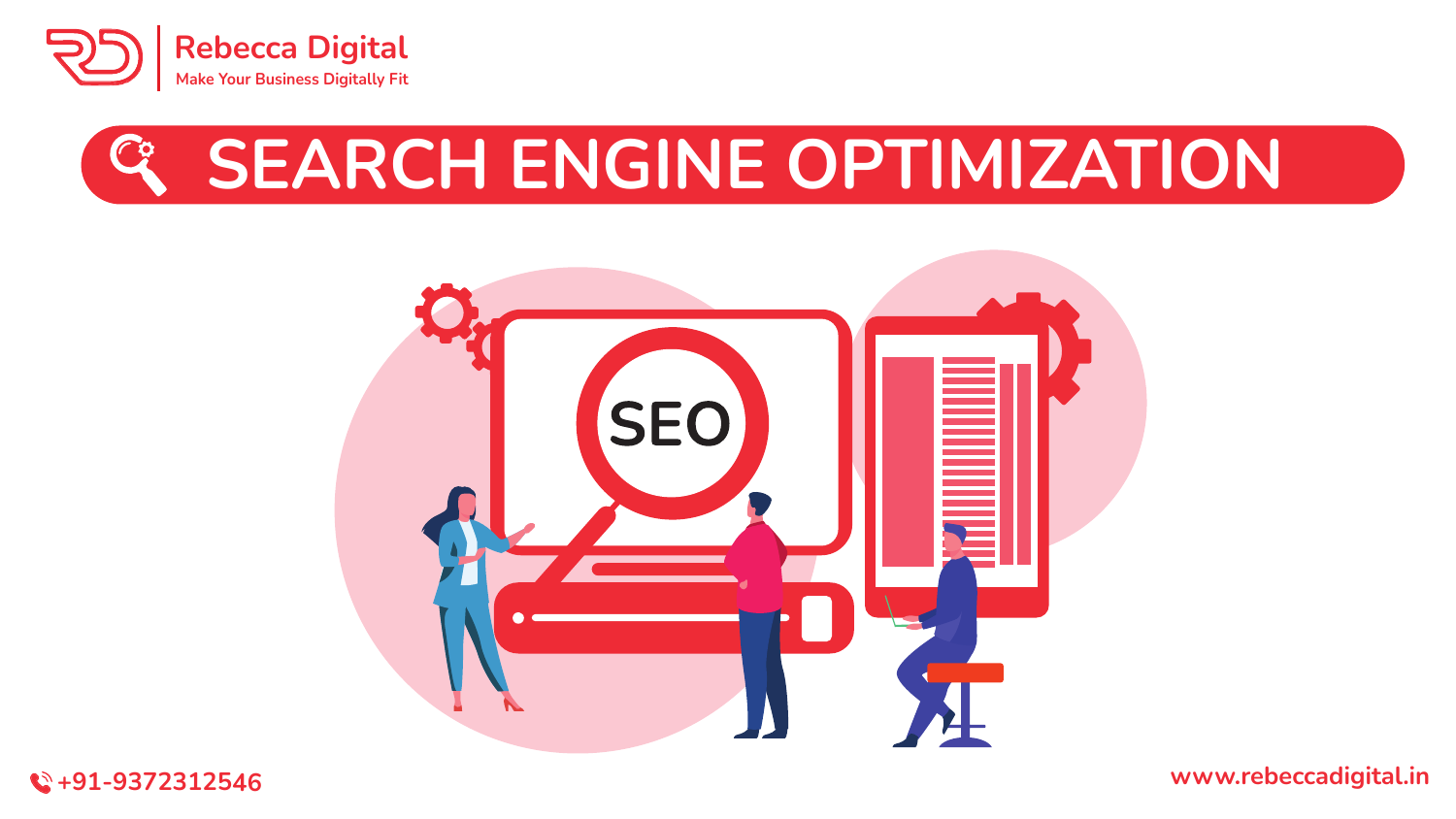



- **SEO defines the Process of getting search results for free, "Organic", "Editorial", or 'Naturasearch traffic.**
- **Essentially, SEO is the process of Optimizing your Website through various methods.**
- **To Rank Higher for some relevant Keywords on Search Engine like Google,Bing and Yahoo with Effective SEO.**
- **Your Website will appear more on Search Engine Result Pages(SERP) due to the positive relationship with that Search Engine's Special Ranking Algorithms.**

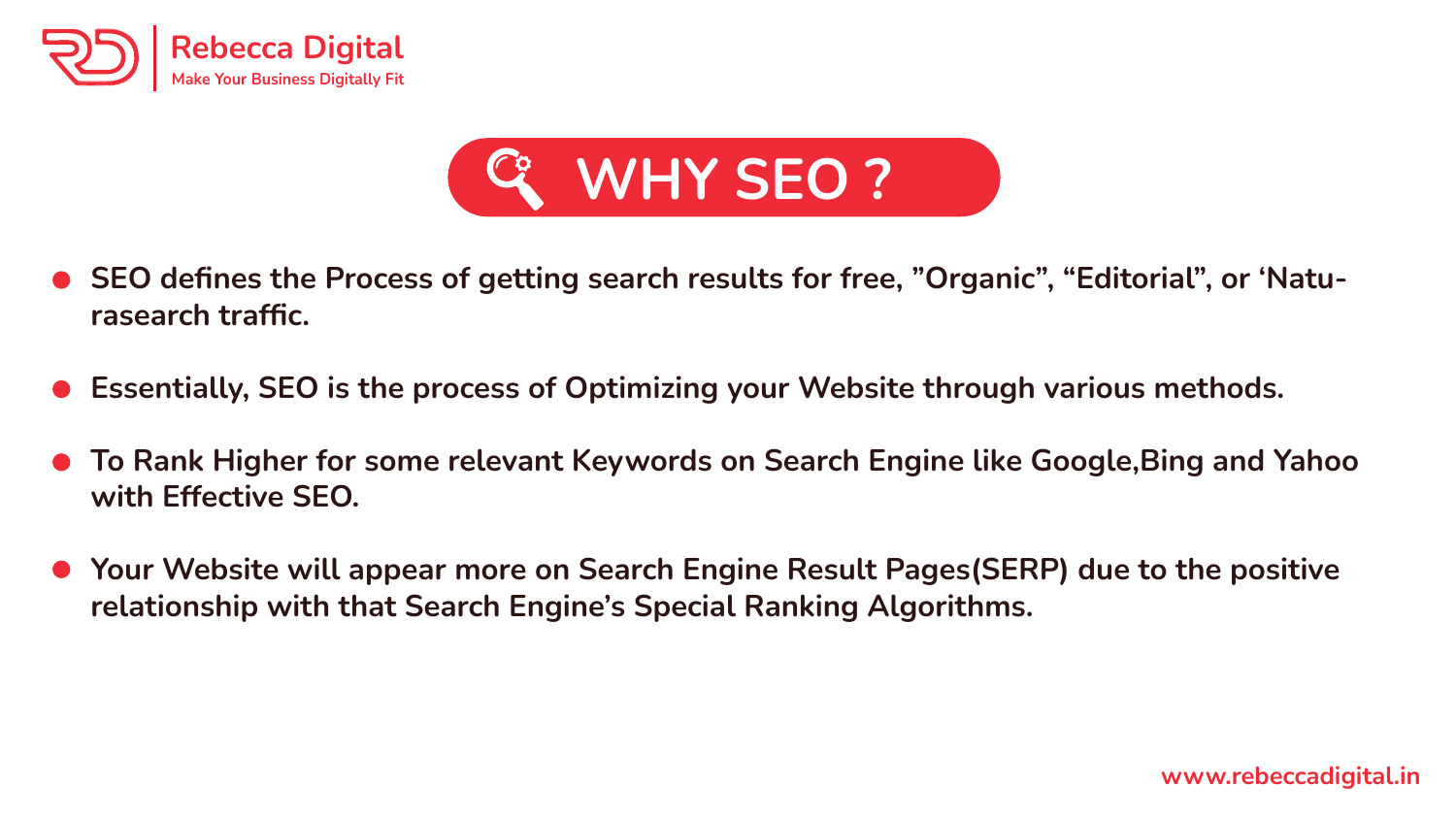

## $\bigoplus_{\alpha}$ **Objective Of SEO**



**To Increase the Visibility of Your Website Organically**

**To Get More Traffic/Visitor on Your Website**

**To Get More Leads/Sales From Search Engines/Online** 

**www.rebeccadigital.in**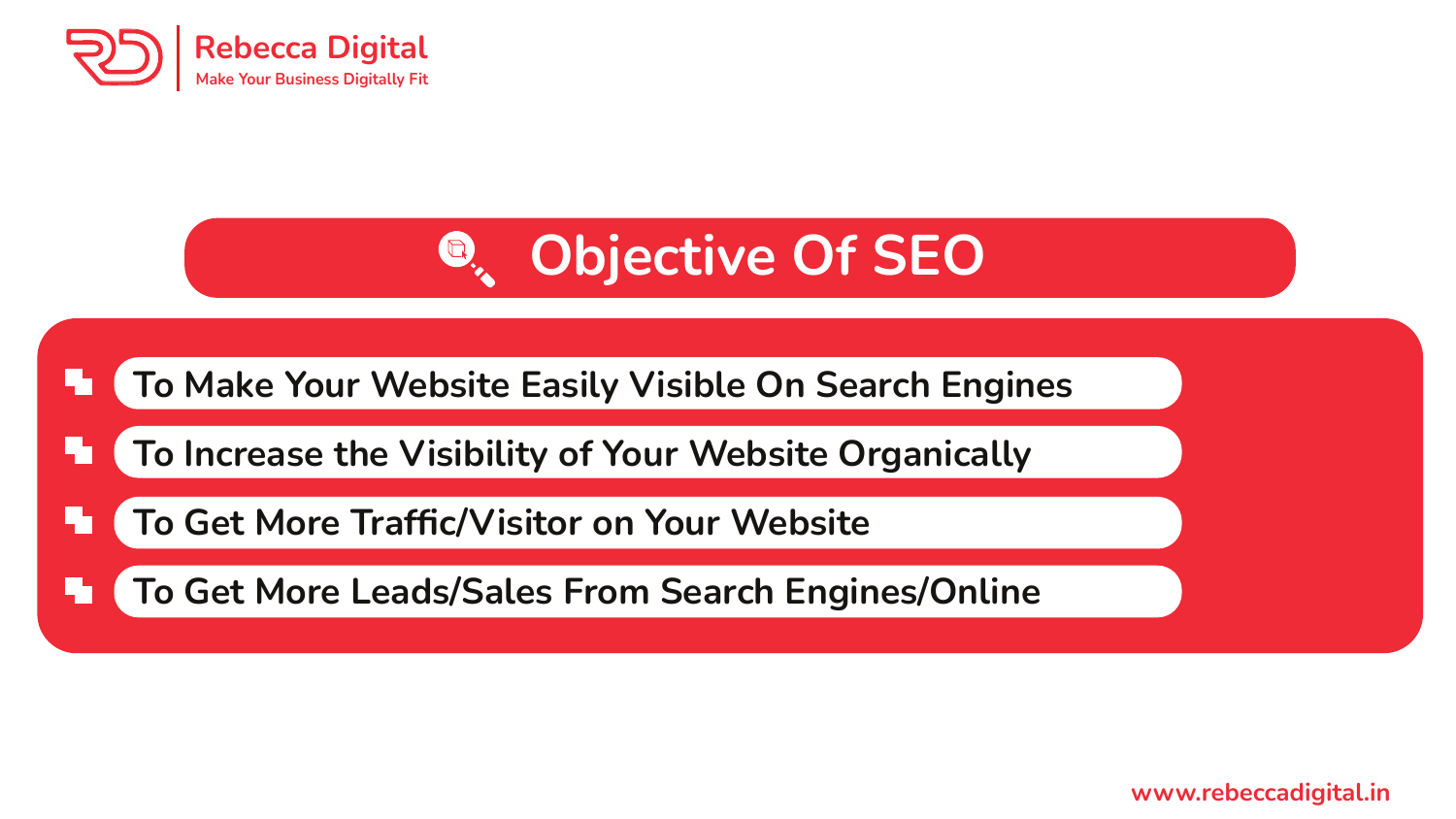



| い             | <b>On-page Optimization</b>  |
|---------------|------------------------------|
| $\mathbf{C}$  | <b>Technical SEO</b>         |
| œ             | <b>Content Optimization</b>  |
| 血             | Ranking                      |
| $\mathcal{L}$ | <b>Off-page Optimization</b> |
| $\mathcal{S}$ | <b>Links Builing</b>         |
| 졥             | <b>Monthly Reporting</b>     |
| ☞             | <b>Keyword Research</b>      |
|               | iny Social Media Posting     |
|               |                              |

**www.rebeccadigital.in**